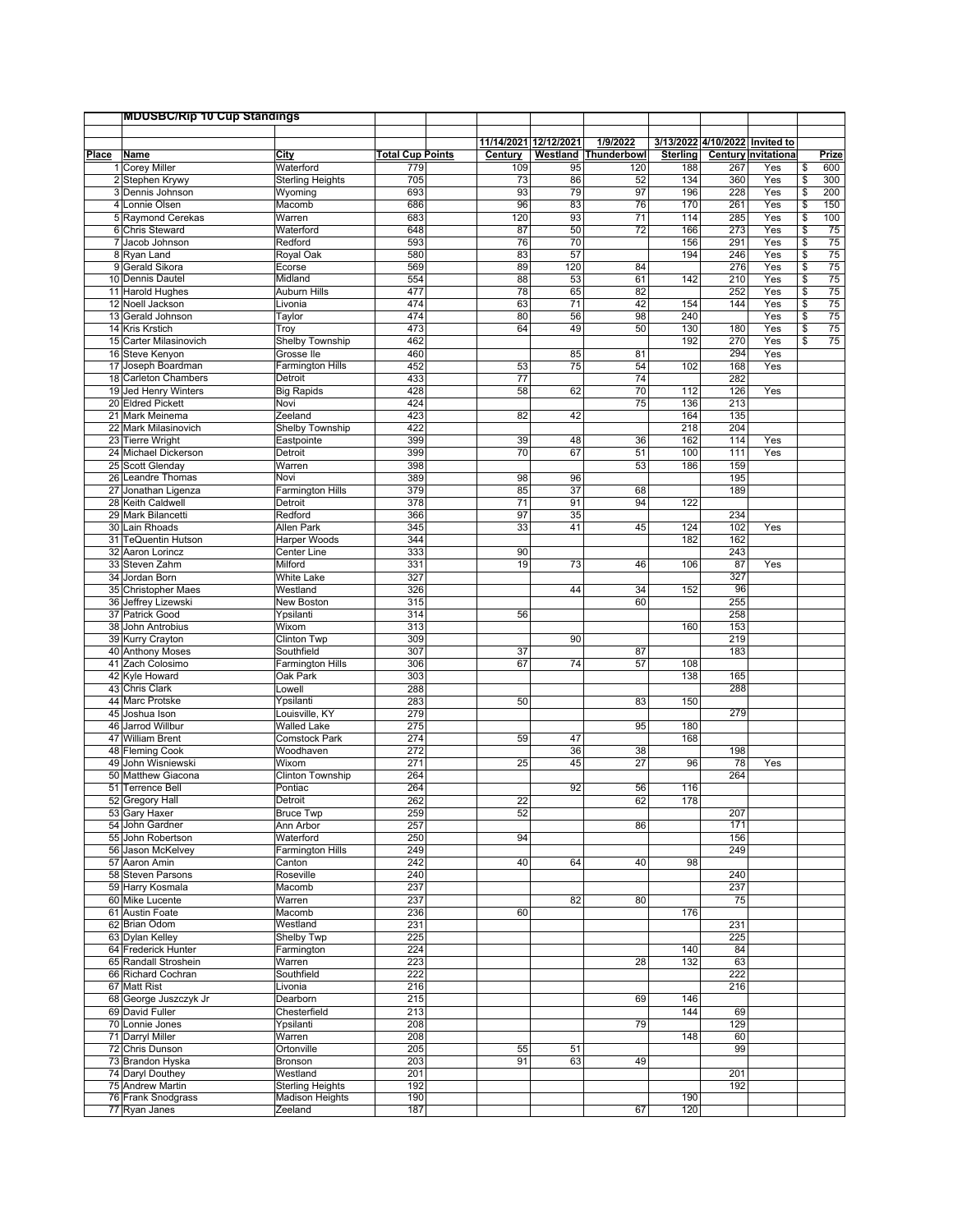| 78 Charles Easton       | Ohio                                   | 187             |                 | 78  | 109 |     |     |  |
|-------------------------|----------------------------------------|-----------------|-----------------|-----|-----|-----|-----|--|
| 79 Joe Starrs           | <b>Farmington Hills</b>                | 186             |                 |     |     |     | 186 |  |
|                         |                                        |                 |                 |     |     |     |     |  |
| 80 Jordan Bryant        | Detroit                                | 184             |                 |     |     | 184 |     |  |
| 81 Korey Reichard       | Jackson                                | 180             |                 | 89  | 91  |     |     |  |
| 82 Marcus Mitchell      | <b>Farmington Hills</b>                | 177             |                 |     |     |     | 177 |  |
| 83 Conner Lackey        | Jackson                                | 176             | 92              | 84  |     |     |     |  |
| 84 John Unger           | Warren                                 | 174             |                 |     |     |     | 174 |  |
| 85 Paul Reppuhn         | Waterford                              | 174             |                 |     |     | 174 |     |  |
|                         |                                        |                 |                 |     |     |     |     |  |
| 86 Craig Johnson        | New Boston                             | 174             | 86              | 88  |     |     |     |  |
| 87 Nicholas Luther      | Fennville                              | 173             |                 | 109 | 64  |     |     |  |
| 88 William Holmes       | Southfield                             | 172             |                 |     |     | 172 |     |  |
| 89 Matthew Giacona      | Clinton Twp                            | 164             | 79              |     | 85  |     |     |  |
| 90 Rickey Anthony       | Waterford                              | 163             | 75              |     | 88  |     |     |  |
| 91 Lee Papocchia        | Newport                                | 163             | 30              | 68  | 65  |     |     |  |
|                         |                                        |                 |                 |     |     |     |     |  |
| 92 Conner Weber         | Wayne                                  | 160             |                 | 97  | 63  |     |     |  |
| 93 Michael Stephens     | Fraser                                 | 158             |                 |     |     | 158 |     |  |
| 94 Evan Yaros           | <b>Farmington Hills</b>                | 150             |                 |     |     |     | 150 |  |
| 95 Jason Hambly         | Oxford                                 | 147             |                 |     |     |     | 147 |  |
| 96 Michael McCleskey    | Southfield                             | 146             | 62              | 54  | 30  |     |     |  |
| 97 Zachary Gladstone    | West Bloomfield                        | 142             |                 |     |     | 94  | 48  |  |
|                         |                                        |                 |                 |     |     |     |     |  |
| 98 Hagan Risner         | Garden City                            | 141             |                 |     |     |     | 141 |  |
| 99 Brandon Kaminski     | Warren                                 | 138             |                 |     |     |     | 138 |  |
| 100 David LaCroix       | Northville                             | 138             | 57              | 81  |     |     |     |  |
| 101 Dyllen Perry        | Warren                                 | 132             |                 |     |     |     | 132 |  |
| 102 Brian McClelland    | Yale                                   | 132             | 21              | 69  |     |     | 42  |  |
| 103 James Hall          | Waterford                              | 131             | 38              |     |     |     | 93  |  |
| 104 Sean LaForge        | Warren                                 | 128             |                 |     |     | 128 |     |  |
|                         |                                        |                 |                 |     |     |     |     |  |
| 105 Michael Piccinnl    | Warren                                 | 126             |                 |     |     | 126 |     |  |
| 106 Logan Lemmer        | Saginaw                                | 124             |                 | 66  | 58  |     |     |  |
| 107 Andrew Bradford     | Waterford                              | 123             |                 |     |     |     | 123 |  |
| 108 Todd Bisard         | Wyoming                                | 123             | 23              | 43  |     |     | 57  |  |
| 109 Bryan Martin        | Warren                                 | 120             |                 |     |     |     | 120 |  |
| 110 Justin Coleman      | Warren                                 | 118             |                 |     |     | 118 |     |  |
|                         |                                        |                 |                 |     |     |     |     |  |
| 111 Benjamin Linberg    | Clawson                                | 117             |                 |     |     |     | 117 |  |
| 112 David Alef          | Lenox                                  | 112             | 74              | 38  |     |     |     |  |
| 113 Gary Stroup         | Warren                                 | 110             |                 |     |     | 110 |     |  |
| 114 Myles Ivory         | <b>Belleville</b>                      | 110             |                 | 77  | 33  |     |     |  |
| 115 Alex Truskowski     | Westland                               | 108             |                 |     |     |     | 108 |  |
| 116 Jeffrey Suma        | Lake Orion                             | 106             | 51              |     | 55  |     |     |  |
|                         |                                        |                 |                 |     |     |     |     |  |
| 117 Matthew Carpenter   | Waterford                              | 105             |                 |     |     |     | 105 |  |
| 118 Larry Chilton       | <b>Grand Rapids</b>                    | 104             |                 |     |     | 104 |     |  |
| 119 Gerald Redmond      | Westland                               | 102             | 42              | 60  |     |     |     |  |
|                         |                                        |                 |                 |     |     |     |     |  |
| 120 Andrew Hall         | Waterford                              | 100             | 28              |     |     |     | 72  |  |
|                         |                                        |                 | 41              |     |     |     |     |  |
| 121 Greg Cronce         | Clay                                   | 100             |                 |     | 59  |     |     |  |
| 122 Josh Regnier        | Lansing                                | 98              |                 | 98  |     |     |     |  |
| 123 Drake Bazzy         | <b>Flat Rock</b>                       | 96              |                 |     | 96  |     |     |  |
| 124 Carlos Granados     | Orlando                                | 95              | 95              |     |     |     |     |  |
| 125 Jeremy Dixson       | Warren                                 | 94              |                 | 94  |     |     |     |  |
| 126 Art Gaines          | <b>Sterling Heights</b>                | 93              | 27              |     |     |     | 66  |  |
| 127 Patrick Breen       | Warren                                 | 93              |                 |     | 93  |     |     |  |
| 128 Kyle King           | St. Clair Shores                       | 92              |                 |     | 92  |     |     |  |
|                         |                                        |                 |                 |     |     | 92  |     |  |
| 129 Payton Korhumel     | Northville                             | 92              |                 |     |     |     |     |  |
| 130 Adrian Simmons      | Farmington Hills                       | 91              | 45              | 46  |     |     |     |  |
| 131 Carl Perry Jr       | Warren                                 | 90              |                 |     |     |     | 90  |  |
| 132 Justin Knowles      | Okemos                                 | 90              |                 |     | 90  |     |     |  |
| 133 Phil Zocharski      | Chelsea                                | 89              |                 |     | 89  |     |     |  |
| 134 Dre Johnson         | Southfield                             | 87              |                 | 87  |     |     |     |  |
| 135 Conner Brookhouse   | Dorr                                   | 86              | 49              |     | 37  |     |     |  |
| 136 Robert Krawiec      | Flint                                  | 84              | 84              |     |     |     |     |  |
|                         |                                        |                 |                 |     |     |     |     |  |
| 137 Dan Gladstone       | Clarkston                              | 81              |                 |     |     |     | 81  |  |
| 138 Robert Smith        | Plymouth                               | 81              | 81              |     |     |     |     |  |
| 139 Ali-Khan Harper     | Detroit                                | 80              |                 | 80  |     |     |     |  |
| 140 William Blackwell   | Pinckney                               | 78              |                 |     | 78  |     |     |  |
| 141 Michael Sharp       | Toledo, OH                             | 77              |                 |     | 77  |     |     |  |
| 142 Michael Snow        | Windsor                                | 76              |                 | 76  |     |     |     |  |
| 143 Steve Brumitt       | Lake Orion                             | 75              | 24              |     |     |     | 51  |  |
|                         | Westland                               |                 |                 |     |     |     |     |  |
| 144 Cliffford Outley    |                                        | 73              |                 |     | 73  |     |     |  |
| 145 T Michael Brumitt   | Lake Orion                             | 72              | 18              |     |     |     | 54  |  |
| 146 Charles Zelechowski | Westland                               | 72              |                 | 72  |     |     |     |  |
| 147 Izaac Goergen       | Midland                                | $\overline{72}$ | $\overline{72}$ |     |     |     |     |  |
| 148 Kevin Williams      | Plymouth                               | 69              | 69              |     |     |     |     |  |
| 149 Nathan Hunt         | Midland                                | 68              | 68              |     |     |     |     |  |
| 150 David Owens         | Mason                                  | 66              | 66              |     |     |     |     |  |
| 151 Tim Mayer           | Chesterfield                           | 66              |                 |     | 66  |     |     |  |
|                         |                                        |                 |                 |     |     |     |     |  |
| 152 Leon Hutchcraft     | Van Buren                              | 65              | 65              |     |     |     |     |  |
| 153 Mike Piechocki      | Hamilton                               | 64              | 29              |     | 35  |     |     |  |
| 154 Richard Zaitonia    | Chesterfield                           | 61              | 61              |     |     |     |     |  |
| 155 JD Watkins          | Canton                                 | 61              |                 | 61  |     |     |     |  |
| 156 Jacob Piechocki     | Hamilton                               | 60              | 31              |     | 29  |     |     |  |
| 157 Michael Norris      | Dearborn                               | 59              |                 | 59  |     |     |     |  |
| 158 Leon Walsh          |                                        |                 |                 | 58  |     |     |     |  |
| 159 Roy Moebs           | <b>Farmington Hills</b><br>Saint Clair | 58<br>55        |                 | 55  |     |     |     |  |